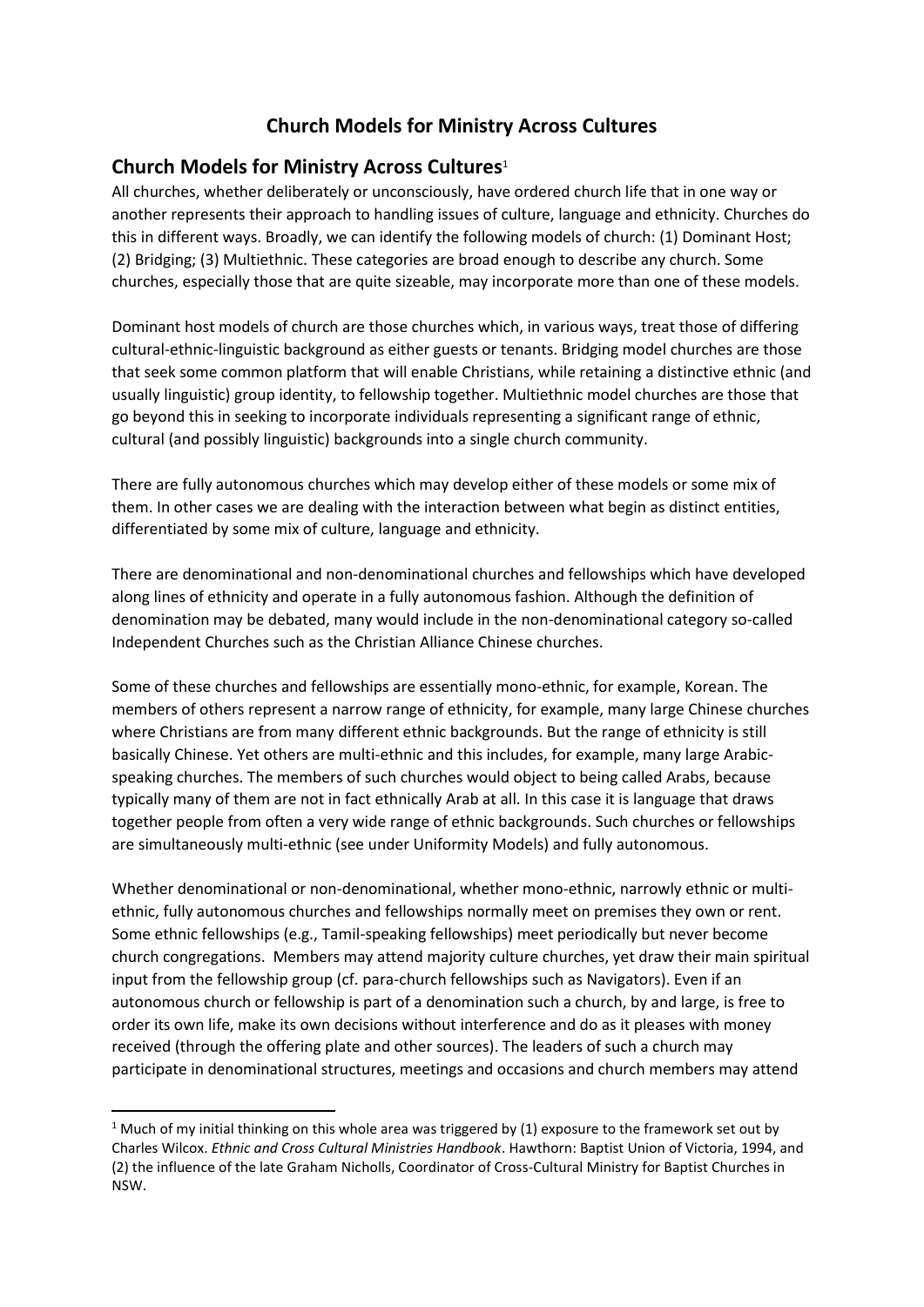denominational or inter-denominational events and conferences, but the church to which they belong is to all intents and purposes an independent one.

In many denominations individual congregations are often substantially autonomous. Often such autonomy is intensified with respect to mono-ethnic congregations or fellowships that have more lately affiliated with an established denomination. Christians from substantially Anglo-Celtic churches may or may not have any participation in denominational activities, committees and functions, and often, members of more recently affiliated mono-ethnic congregations are even less involved. The leaders of such churches sometimes have very limited inter-relationships with not only their Anglo-Celtic peers bit even with those of their own ethnic background. There is often little to distinguish such churches from independent, non-denominational churches.

It must not, however, be concluded that all such churches are ghetto churches which cut themselves off from fellowship with Christians from other cultural backgrounds. For example, many Chinese churches operate in a very independent fashion and yet their youth will be involved with other Christians in inter-denominational Christian conferences, beach missions, etc.

One of the basic problems faced by many, but by no means all, mono-ethnic churches is their insularity. There can be a lack of vision and commitment to win people from other cultural backgrounds to Christ. Sometimes there is not even a commitment to winning people from their own cultural background. Rather the church operates much as a club or cultural centre for its people, especially for those who consider themselves to be "Christian" already. However, it needs to be quickly added that many largely Anglo-Celtic churches are already of this nature.

# **QUESTION**: *What reasons might there be to explain why such insularity occurs in mainly fully autonomous ethnic churches?*

Dominant host models are of three types: (1) Assimilationist; (2) Benefactor-Beneficiary; or (3) Landlord-Tenant. There are some that we may describe as assimilationist churches. Such churches have an established church culture and will not change in any appreciable manner to accommodate newcomers whose cultural, ethnic or linguistic background may be very different. Not only many mainstream culture churches but many language-specific churches or churches with a narrow range of ethnicity are also of this nature. The members of such a church may or may not be friendly towards outsiders. But it is quite possible that newcomers who don't 'fit' the culture will still receive a warm welcome and be encouraged to become part of the church. For example, from time to time one does come across first generation migrants with very poor English who become part of an English-speaking mainstream church that is mainly Anglo-Celtic, even though they understand very little and are unable to participate in church life to any significant degree. Sometimes, newcomers who don't fit may even be helped by church members to find another church where they will feel much more at home.

The dominant host model may also function at a group and not merely individual level. It is very common in multicultural metropolitan centres for non-English speaking background congregations and fellowships to request that they might share the use of existing church property. If the church that already has rights to the property or its use responds positively to this request it can either treat the other group as a guest (Benefactor-Beneficiary model) or as a tenant (Landlord-Tenant model). The latter model is very common and the user pays the host church a rental for its use of the church property. But there are occasions when the host church simply permits another group to share use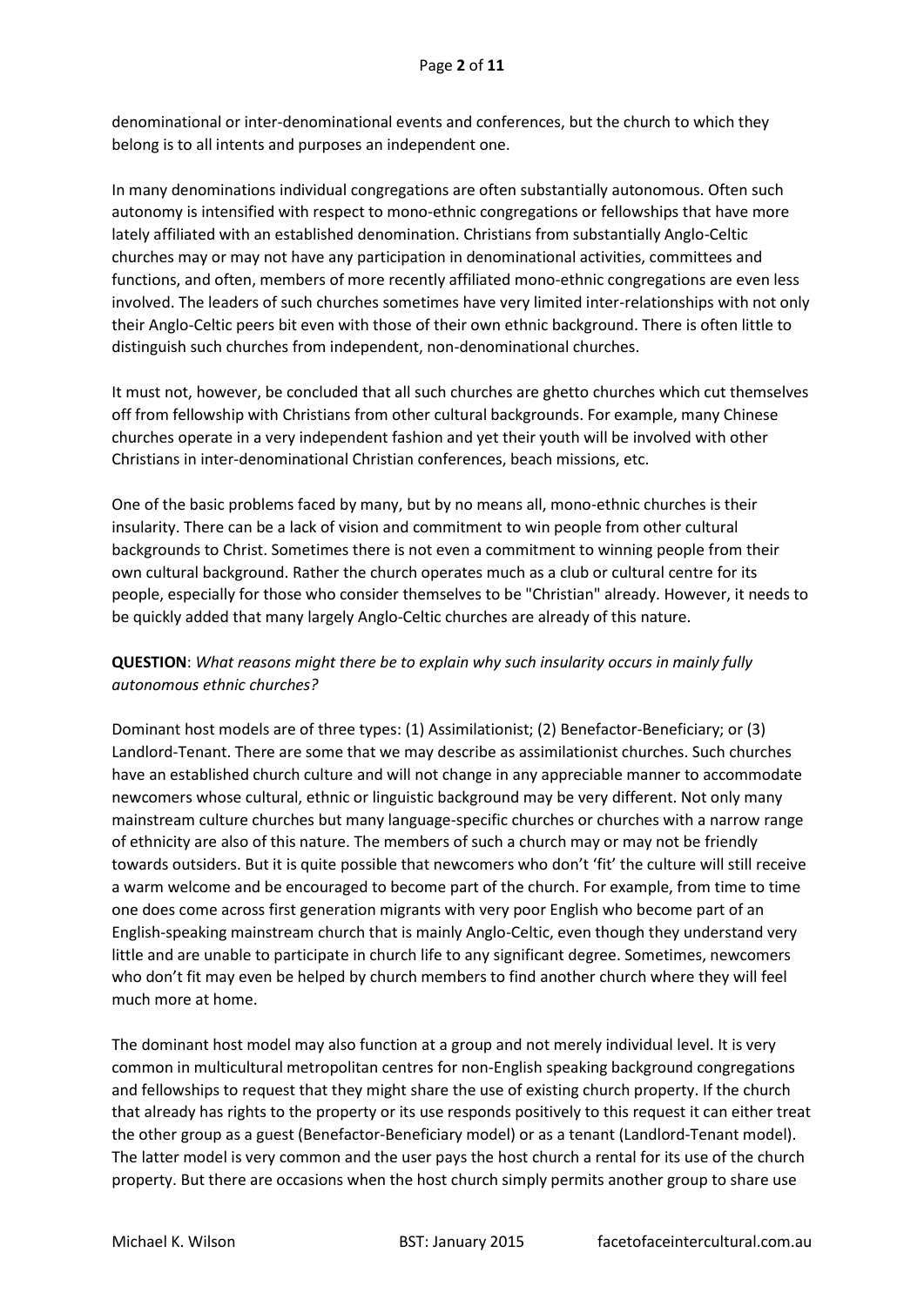of the property and may only ask that a basic contribution be made to cover the cost of such expenses as electricity and cleaning.

### **CASE STUDY #1**

**You are a member of the leadership team of a church in the Inner West of Sydney. It is announced in the decision-making meeting that your church has been approached by a group of Cantonesespeaking Christians who do not belong to your denomination. They request use of the church building, hall, and other facilities at a time convenient to the existing congregation. They are prepared to pay rent if so required. You are asked along with the other church leaders to decide how the church should respond to this request.**

#### **QUESTIONS**:

- *1. What would you ask?*
- *2. What advice would you give?*
- *3. On what basis might you be prepared to give the answer 'Yes'?*
- *4. Under what circumstances might you advocate the answer 'No'?*

# **A Need for Good Communication**

If a church decides to adopt a Landlord-Tenant or Benefactor-Beneficiary model then whether the host and guest churches will enjoy harmonious or conflicted relationships will much depend on the relationships between the leaders of these distinct entities. The leaders of the respective churches must meet regularly to (1) pray and encourage each other and (2) provide opportunity for problems to be aired and discussed. Problems can then be managed while still small.

# **The Need to Avoid Impulsive Action**

Increasingly existing congregations will receive requests from ethnic Christian churches or groups to use church facilities. It is at this point that the existing congregation needs to do some very hard thinking about its total approach to cross-cultural ministry. Otherwise it runs the danger of 'painting itself into a corner.'

# **The Opportunity for Creative Ministry**

On the other hand, such models, if entered into with proper forethought, can be very useful in developing the commitment and experience of members of the host congregation in cross-cultural ministry.

# **The Crucial Importance of a Written Agreement**

A written agreement allows both parties to face cultural differences at the outset. A written agreement must be written in both languages and cover such things as:

- The shared doctrinal position
- Financial arrangements
- Stating that the selling of buildings or the adding of new rooms is a decision which can only be made by the mother church.
- Responsibility for damaged property.
- Use of facilities, e.g., to clean kitchen after use and leave it as it was found; turn off Air-Conditioner when leave, etc.
- Meetings between the two pastors.
- Times for combined services, e.g., Easter.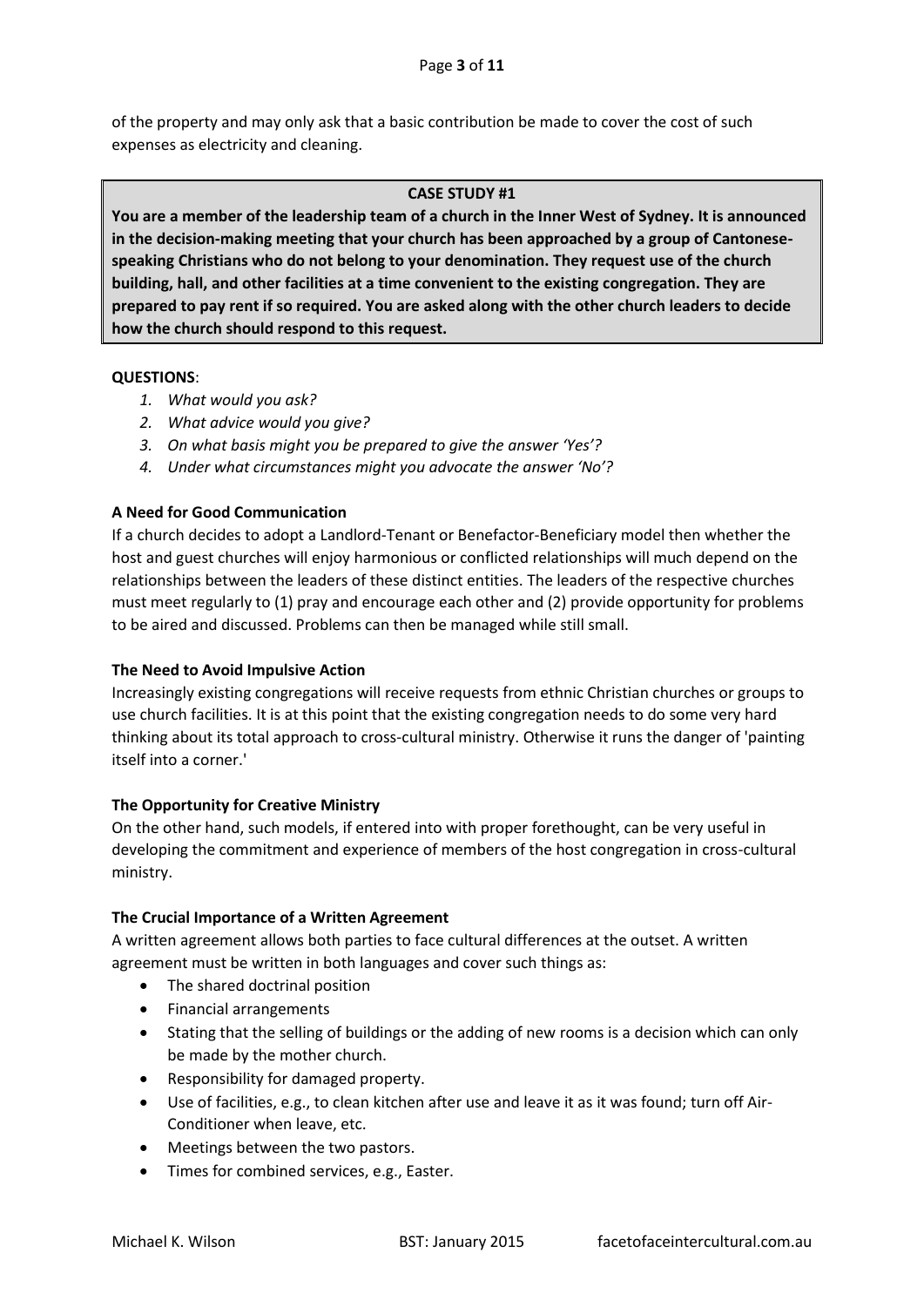- Responsibility of congregations to inform each other in advance of any big plans for major programs
- Parking arrangements
- Contribution of labour for maintenance of property

Denominational churches that are considering the adoption of such models should check to see what denominational regulations might apply to the use of church property. Many denominations have templates to use for such written agreements, though they may need to be extended to cover some of the matters indicated above.

Bridging models are also concerned with enabling fellowship between churches or Christian groupings distinguished by some combination of culture, ethnicity and language. If they share the same property, which may not necessarily be the case, then this model might overlap, at least to some degree, with either the Benefactor-Beneficiary or Landlord-Tenant models. There are two main ways in which bridging can be achieved. One way is to have a bilingual or multilingual service. This might apply to a weekly or an occasional church service. For example, where congregations distinguished by language meet separately each week there may be occasional combined services.

# **CASE STUDY #2**

**Fred has been appointed pastor of a church where there is a mid-morning English service and a separate, late morning service in Mandarin for folk who come from mainland China and who have affiliated themselves with the same denomination. Fred has resolved to do what he can to bind all these Christians together. You are one of the leaders of the church and you are now in your regular decision-making meeting. At this meeting Fred tells you all that he intends to replace the existing services with a new bi-lingual service so as to enable all Christians to fellowship and worship together.**

#### **QUESTIONS**:

- *1. What theological issues are involved?*
- *2. What questions would you ask?*
- *3. What advice would you give?*
- *4. From a simply pragmatic perspective what advantages and disadvantages do you see in pursuing a bilingual model?*

Some very large churches are able to present a bi-lingual service as one among many options. Some churches in which people are bound together by a narrow range of ethnicity, for example, Chinese churches, may find that the use of two or even more languages in a church service is almost unavoidable. With the exception of such cases, Bilingual Models do not usually last the distance. However, they may be worth considering as a first step or as a temporary measure. If it should be decided to adopt such a model, prior thought needs to be given as to what to do if the model does not work. Otherwise there is a real danger of ending up with frustrated believers.

#### **Advantages**

The bilingual model may provide a setting in which parents feel happier to worship with their children. It may also be favoured by some second or third-generation adults for whom English has become their first language. Occasional bilingual services are often a cause of great encouragement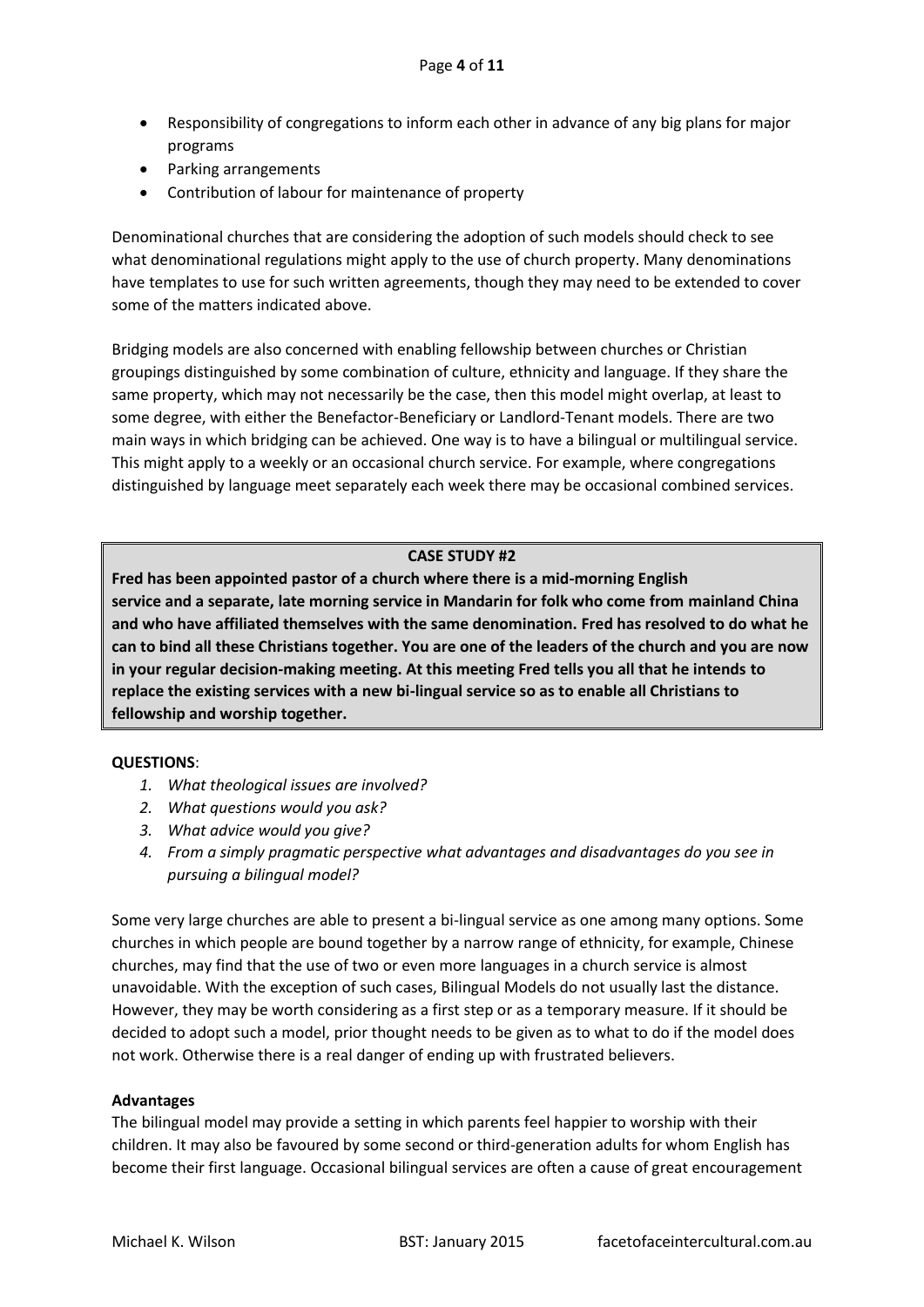to Christians from all ethnic backgrounds and may even seem to them like a foretaste of heaven (Rev 7:9). And so they may well be.

# **Hard Work**

However, an immense amount of work is involved in getting everything ready for such a service. In addition to the added weekly load on the shoulders of the leaders of this service, there is also the fact that such services are often long and cumbersome. Translation is difficult and everyone needs to be patient.

But the positive aspects of this model should not be ignored (especially drawing Christians together) and, at the very least, these warrant the holding of occasional combined bi-lingual or multi-lingual services.

The other bridging model functions in a manner not unlike the way many churches handle Sunday School children. We might call it the Overlap model. It usually operates in the following manner. The two groups come together for the first part of a church service – the overlap – which may well require translation, and then split into separate locations on the church property for the rest of the service, especially the sermon.

Multiethnic models assume two forms. There is the uni-congregational multiethnic church, that is, one which incorporates everyone into one congregation with all worshiping in the same place in the same language (though perhaps, but not usually, with some degree of simultaneous translation) at the same time. Alternatively, a multiethnic church might be multi-congregational. In this case we have one ethnically diverse church community composed of separate, but integrated congregations.

The fact that many churches have multiple services and have church property that can be shared makes it possible for at least some churches to combine models. For example, a uni-congregational multiethnic church may also have language specific Bible study groups, fellowships or even host one or more ethno-specific or language-specific congregations. A multi-congregational multiethnic church may well seek to incorporate a uni-congregational multiethnic congregation for some of its constituency for whom English is their first language. An assimilationist church may deliberately plant a distinct church or congregation that aims at reaching a specific ethnic or language group not represented in the mainstream congregation.

### **CASE STUDY #3**

**A church known as International Christian Fellowship is surrounded by suburbs that are very cosmopolitan, with no one ethnic group predominating. The pastor is Indian. During services, he stresses repeatedly that this church is an Australian church for all Australians. There are 36 different nationalities represented in the church (some coming to the morning service, some to the evening and a few to both) and some wear their national dress in church. The entirety of the service is in English. Visitors are asked to stand and are either introduced by others who brought them or else are asked to introduce themselves. The congregation claps to express their welcome. A lot of emphasis is placed on music, with there being a number of musical contributions from different ethnic groupings (these may be sung in another language). A meal follows the late morning service.**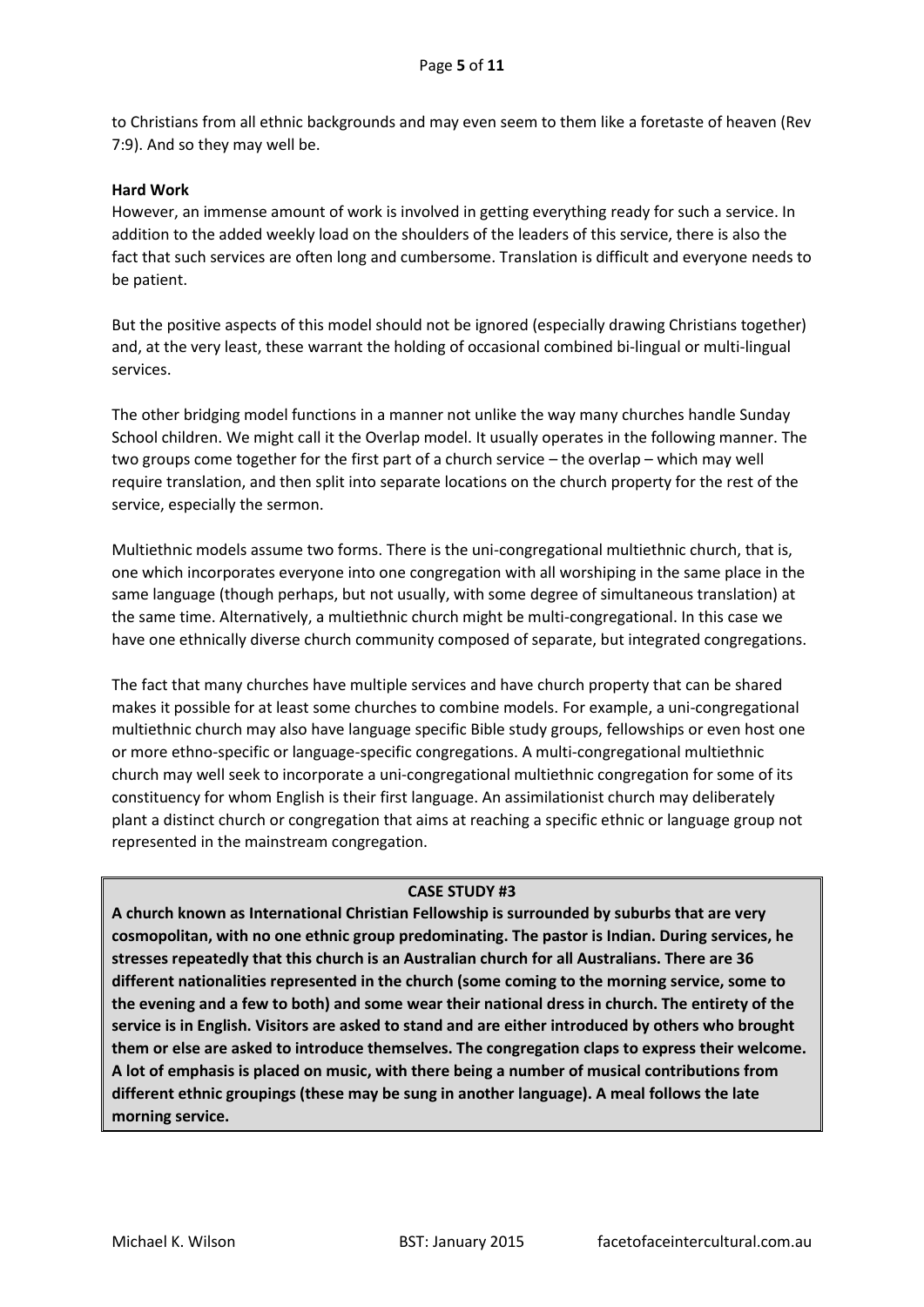# **QUESTIONS**:

- *1. What people would you expect to come to such a church?*
- *2. Which people would be unlikely to become members of such a church?*
- *3. Should all churches aspire to be multiethnic churches?*
- *4. How important do you think it is that the pastor is non Anglo-Celtic?*
- *5. In what areas of church life is there potential for cross-cultural conflict?*
- *6. What compromises might need to be made to have a harmonious church?*
- *7. What areas of church life would pose a particular challenge for the pastor of such a church?*

# **Enriching**

There are many reasons for adopting this model. It is enriching for Christians to develop strong healthy relationships with Christians from other ethnic backgrounds. God's people become more aware that much of the Christianity we inherit is more cultural than biblical. Once we recognise this, two important consequences follow: First, we are able to share the unchanging gospel in a more flexible and culture-sensitive manner. Second, we are more prepared to adapt our own methods and lifestyle in order to effectively minister to people.

# **Not for everyone**

A multi-ethnic church will not draw in all ethnic types. Many will not feel at home in such a church. Indeed, although such a church may draw in people from a wide range of ethnic backgrounds it is very unlikely that it will penetrate any particular ethnic community to any substantial degree.

Reasons might include:

- 1. *Language difficulties.* In Australia such a model presupposes all church members speak English well, though headphones used in conjunction with simultaneous translation can help here. Among those with limited English some confident young people may join but older folk seldom will. An English-speaking church that does not centre around biblical teaching may succeed in drawing and holding people with limited English-speaking ability. In this case comprehension of biblical truth is not crucial to church life and this raises questions as to the real health of such a church.
- 2. *Strength of culture*. Many find fellowship and worship more fulfilling in their own cultural setting.
- 3. *Particular convictions*. For some it is important to have a church that is able to be effective in reaching a particular people group, e.g. an ABC (Australian Born Chinese) church to reach ABCs. While some proponents of the multiethnic church contend that this is the only authentic biblical model of church there is no shortage of Christians who would take issue with this on biblical and theological grounds. Further, matters of church practice and government make it nearly impossible for many to become part of any particular multi-ethnic church model.

# **Strong leadership needed**

In multiethnic churches the pastor in charge will often be from a non Anglo-Celtic background, though there are exceptions. Such churches typically depend on a strong leader to hold them together. If a multi-ethnic model is pursued, thought needs to be given as to how to ensure effective leadership training, the mobilisation of church members and the use of spiritual gifts in ministry and church planting.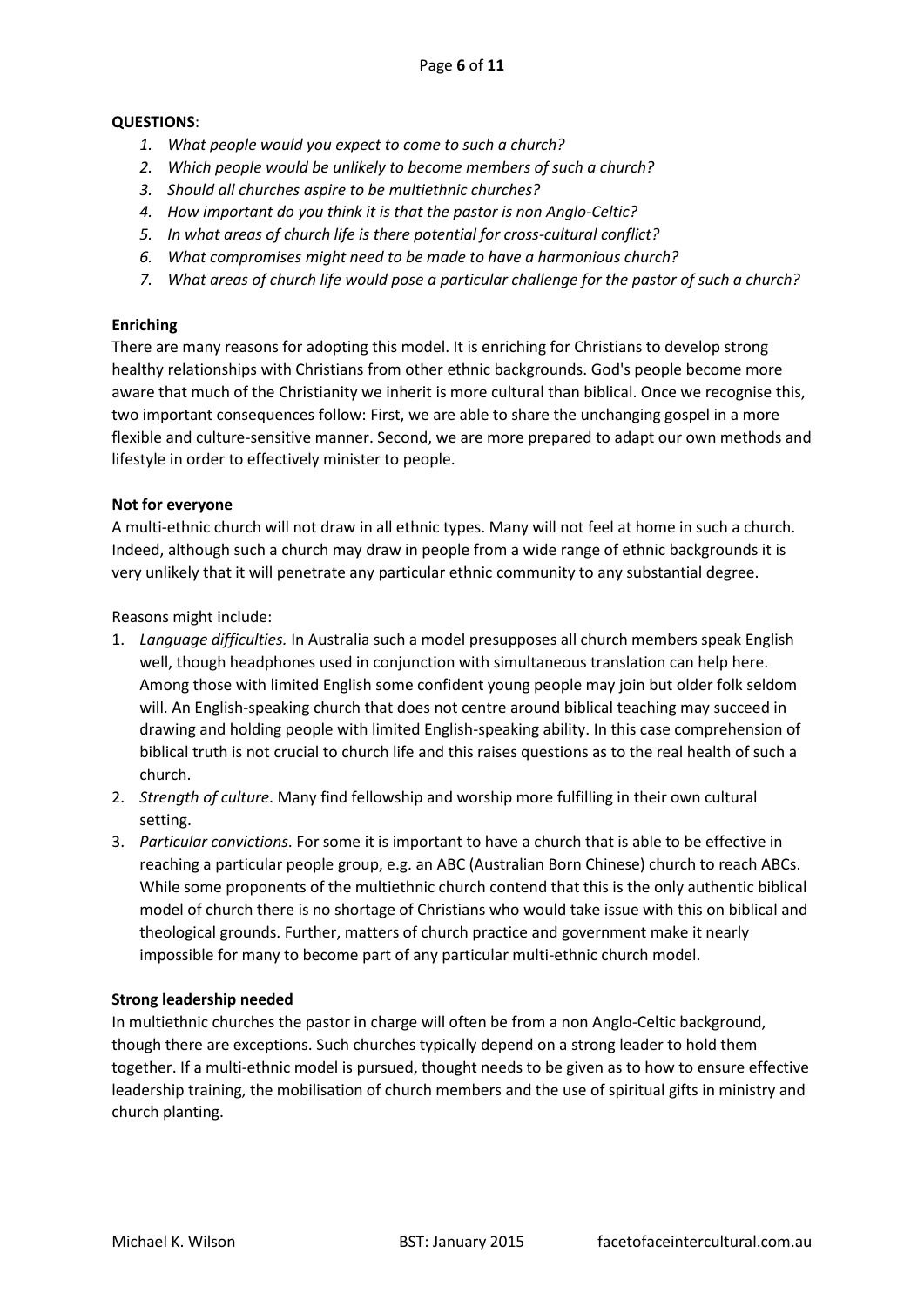# Page **7** of **11**

# **Discipleship**

Discipling Christians is also problematic in multi-ethnic churches. For some church members the church is not the place they come to for their most significant fellowship and spiritual input. It can be difficult for multi-ethnic churches to secure high levels of commitment from church members and to involve them in church life and ministry beyond participation in Sunday services.

I have sought to provide an overview of the range of models which all churches adopt in dealing with the realities of culture, ethnicity and language. Churches that are seeking to be more effective in ministering across cultures consider such options and make their own decisions as to which model or combination of models they will implement or develop.

If I leave the matter here then I am open to the criticism that I am only concerned with 'what works', rather than with what the Bible teaches us to encourage and pursue. Of course, if any particular model is biblically and theologically valid, then it is quite proper to make sure the model does operate effectively. True, the policy of doing "what works" is a dangerous one and must be approached with caution. Yet in Ecclesiastes 10:10 we read: "If the axe is dull and its edge unsharpened, more strength is needed, but skill will bring success." Provided then that the gospel itself is not compromised it is legitimate to act wisely and ensure that we adopt best practice in our ministry methods.

# **QUESTIONS**:

- *1. Consider John 17:20-23:* 
	- *a. What is the nature of the unity which glorifies God?*
	- *b. Why does Jesus pray for such unity?*
- *2. Consider Ephesians 4:12-16:*
	- *a. What is the nature of the unity urged by Paul?*
	- *b. Why is such unity so important?*
- *3. Consider 1 Corinthians 12:14-26:*
	- *a. Why is disunity an absurdity?*
	- *b. What is the relationship of Christians to each other?*
- *4. Consider Ephesians 4:3-5:*
	- *a. Why is unity something to be maintained and not created?*
	- *b. What are the foundations of Christian unity?*
	- *c. What can be said about the mono-ethnic church which has virtually no contact or fellowship with the wider Christian community?*
- *5. For what reasons do different denominations exist?*
- *6. Why is it impossible to do away with denominations?*
- *7. Why is it that in many church communities there are quite separate and distinctive congregations which meet at different times?*
- *8. In what ways may Christians express their unity across denominations?*
- *9. In what ways may Christians express their unity in multi-congregational churches?*

# **Five Propositions**

1. *All Christians are already united in Christ* (1 Cor 12:12-26; Eph 4:3-5).

Paul assumes that Christians are already members of a body created by God himself and as such are already united with each other. It is crucial to stress the unity which all Christians already have in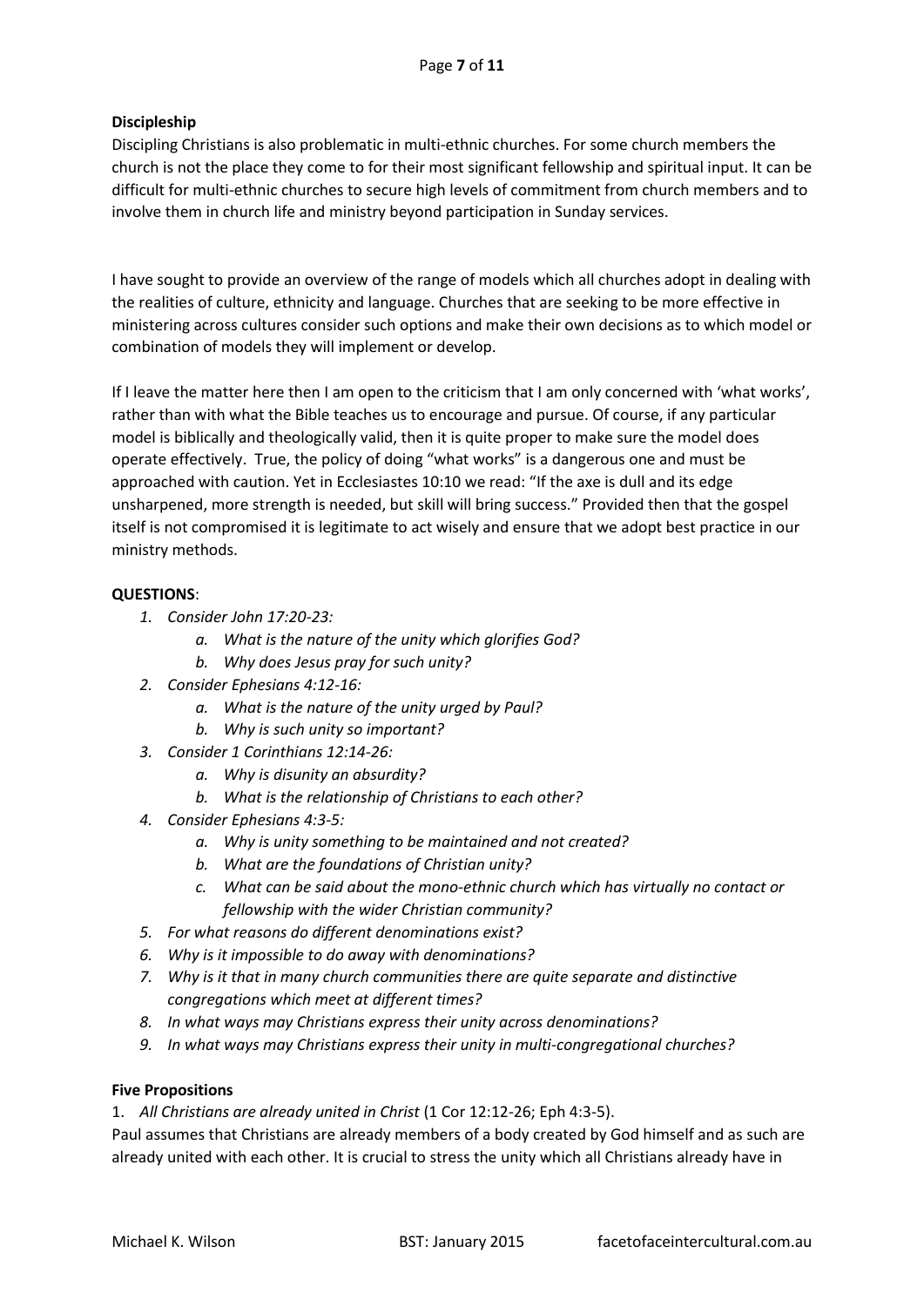Christ. It is a mistake to begin by focusing upon the sharpness of cultural differences and thinking in terms of how to overcome the problems in order to express Christ-honouring unity.

D.W.B. Robinson reacts against a World Council of Churches statement on unity because "it assumes that 'the unity' (that is, of the church) has been lost or does not yet exist: for why else should we seek it? Whereas, in terms of the biblical and creedal doctrine of 'one church', unity is not something to seek at all, but is the very nature of the church, never absent wherever Christ meets with his people."<sup>2</sup>

Similarly, Packer reasons, "If a visible organization, as such, were or could be the one church of God, then any organizational separation would be a breach of unity, and the only way to reunite a divided Christendom would be to work for a single international super-church. Also, on this hypothesis, it would be open to argue that some institutional feature is of the essence of the church and is therefore a sine qua non of reunion. (Rome, for instance, actually defines the church as the society of the faithful under the Pope's headship; some Anglicans make episcopacy in the apostolic succession similarly essential). But, in fact, the church invisible, the true church, is one already. Its unity is given to it in Christ. The proper ecumenical task is not to create church unity by denominational coalescence, but to recognize the unity that already exists and to give it worthy expression on the local level."<sup>3</sup> I add that we run the same danger to which Packer here averts, if we regard an institutionalised expression of ethnic diversity as of the essence of the church.

2. *Unity is a spiritual not a structural reality* (Eph 4:3; John 17:21; 1 Cor 12:1-14:1). *Oneness in Christ does not dissolve essential gender, ethnic and social distinctions* (Col 3:11 cf. 3:18-4:1; 3:14-15).

In their concern that Christian unity be properly expressed some people strongly promote a model which centrally involves all Christians in a church community meeting together at the same time, in the same place, and doing the same thing. The oneness desired by our Lord is a oneness which is expressed in Christian relationships rather than in uniformity of church practice and government. In the real world, whether we like it or not, we have to live with the fact that oneness in Christ simply *cannot* be expressed in uniformity of church life.

On John 17 Robinson points out that Jesus' prayer 'that they may *all* be one' is a prayer for the unity with the apostles of those who shall believe through their word… It relates to *succession* in true apostolic doctrine and works, and to the continuing effectiveness of the 'giving of the Father's word' from preacher to receiver. *By this means* will the world believe, and *by this means* will it know that *the Father sent the Son* (17:23). **This has no necessary connection at all with the visible relationship of believers to each other laterally, apart from their mutual love**" (my boldfacing).<sup>4</sup>

Bearing in mind what Robinson says and what Frame says below about denominationalism, we can see the validity of Newbigin's criticism of the Reformers' doctrine of the Church: "The Church cannot be defined *simply* as that which is constituted by the event of the preaching of the Gospel and the

 $\overline{a}$ 

<sup>2</sup> *The Church of God. Its Form and its Unity*. Jordan Books; Viewpoint Series. Sydney: Ambassador Press, 1965, 18-19.

<sup>3</sup> James I. Packer, "The Nature of the Church" in *Basic Christian Doctrines*. Ed. Carl F.H. Henry; Baker Book House, 1971, 246-247.

<sup>4</sup> *The Church of God*, 23.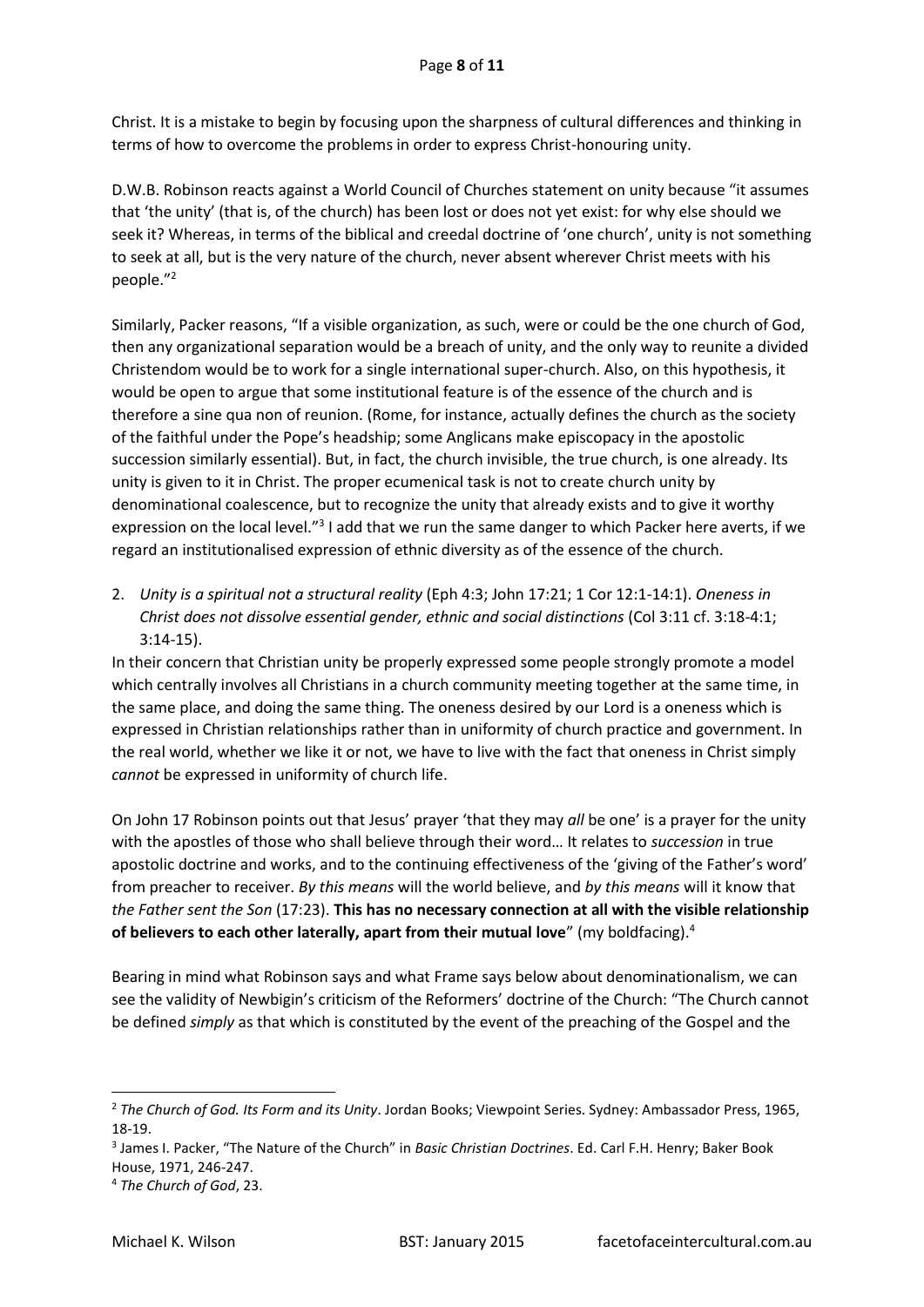administering of the sacraments. It belongs to its true nature that it is a continuing historical society, that society which was constituted and sent forth once for all by Jesus Christ."<sup>5</sup>

3. *While unity is not a structural unity it is organizational*. This is well expressed by John Frame: "Jesus (John 17) and Paul do not distinguish between spiritual and organizational. They call us to seek unity in all these respects: to agree with one another, to love one another, to serve one another, and to glorify one another, as Jesus says in John 17:4 that he glorified the Father. The unity of the church is also organizational, for Jesus founded one church, not many denominations. He founded a church to be ruled by apostles (Eph 2:20), elders (1 Tim 3:1-7), and deacons (1 Tim 3:8-13), and his Word tells us to 'obey your leaders' (Heb 13:17). When there are disputes within the church, Jesus gives us in Matthew 18 directions for resolving them. But he never gives us the option of leaving one church and starting another. That is what has happened in the history of denominationalism. I believe that denominationalism is an offense against God and that it has weakened the church's witness. The rise of denominationalism is caused by sin, either sin of those who left the original church or sin of those who forced them to leave – or, most likely, both."<sup>6</sup>

Along similar lines Newbigin asks, "How has it come about that the vast majority of Protestant Christians are content to see the Church of Jesus Christ split up into hundreds of separate sects, feel no sense of shame about such a situation, and sometimes even glory in it and claim the support of the New Testament for it? Where is the theological root of the error which can produce such an astounding blinding of the eyes of good Christian men and women?"<sup>7</sup>

There should only be one church or organization to which we belong in all its geographical locations.<sup>8</sup> But the problem of denominationalism and the unbiblical autonomy and separatism of congregations is not addressed by any one church declaring itself to be the church to which all other Christians are obliged to recognise. This only serves to exacerbate this unfortunate situation.

4. *Unity is violated by isolationist churches* (Rom 15:25-27; John 17:20-23; Eph 6:18). Certainly, church models should be discouraged which allow Christians to establish what are essentially isolationist Christian communities. But Christian unity must be expressed in a Christhonouring way which involves Christian maturity and an effective witness to the world. This occurs

**.** 

<sup>&</sup>lt;sup>5</sup> Lesslie Newbigin, The Household of God. Lectures on the Nature of Church. Eugene, Oregon: WIPF and STOCK Publishers, 1953, 59.

<sup>6</sup> John M. Frame, *Systematic Theology. An Introduction to Christian Belief*. Phillipsburg, New Jersey: P & R Publishing, 2013, 1022.

<sup>7</sup> *The Household of God,* 54.

<sup>8</sup> Robinson observes that the World Council of Churches New Delhi statement on unity "sees the particular earthly church as the visible centre of unity" and "wishes to make 'place' an essential condition for the manifestation of unity, and by 'place' it means primarily 'local neighbourhood.' But there is a confusion of thought here. When St. Paul speaks of 'all that call upon the name of the Lord Jesus Christ *in every place*' (1 Corinthians 1:2), he is not defining *church* by *place*, but *place* by *church*. *Place* is a nondescript term. It might mean a building (Acts 6:14), or it might mean a country (Hebrews 11:8). A church must, of course, meet in a *place* (meaning *a given spot*), but is there any ground for asserting that all baptized Christians in a *place* (meaning *local neighbourhood*) must meet in the same church? The real basis of New Testament churches is not *place* but a particular social or political entity. It is natural enough to have 'the church at Corinth', not because Corinth is a place, but because it is a certain close-knit political and social unit which is already the basis of the Corinthians' association. Even so… the form of the church at Corinth was flexible, just as the social structures within Corinthian society were flexible." *The Church of God*, 20.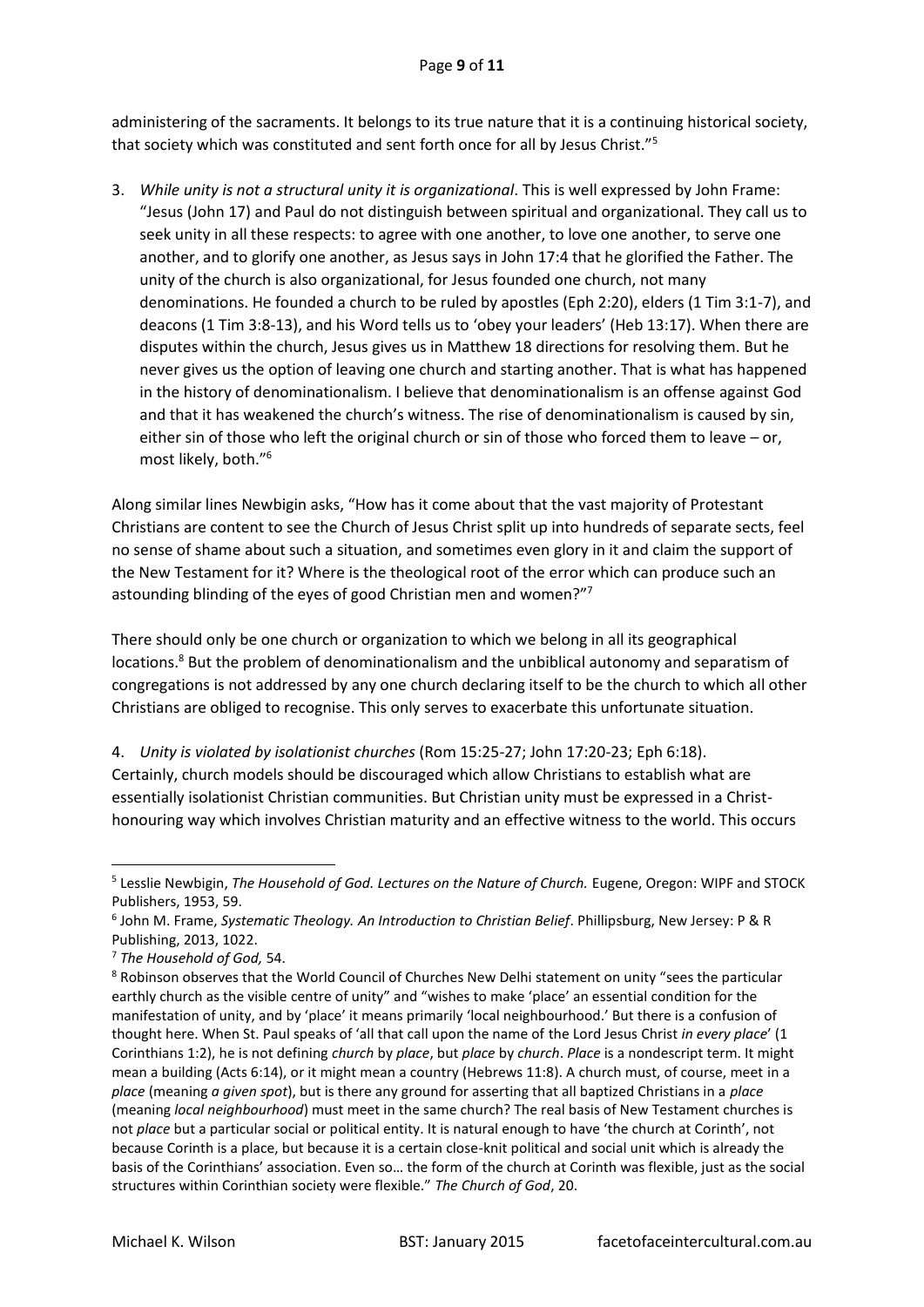when, without dissolving them, denominational and group differences are treated as subservient to the truly central, non-negotiable elements which bind all Christians together in fellowship and purpose.

# 5. *There is no right or ideal model of church on earth*.

Biblical teaching on Christian unity does not require all Christians to meet together at the same time in the same place. It is not realistic to expect all to become part of a church which in one way or another involves uniformity of practice and church life for all involved irrespective of ethnic or cultural background.

Sometimes this will happen. That is good! But to impose a particular model on all Christians is not what it means to express Christ-honouring unity in the real world.

In the Bible the prophet functioned as a covenant mediator who applied the demands of the covenant to concrete historical situations. Postwar migration has created a new historic setting in Australia's major cities and increasingly regional centres. What is needed now is not a legalistic response to the demands thus created, but a profoundly insightful 'prophetic' approach.

There is indeed no one church model which is 'the right one.' Each church must decide which model is most appropriate for its situation. Given the biblical foundations set out above, this must not be understood to be a case of supplanting biblical fidelity with pragmatism or merely conceding to the status quo. When a church chooses its model then it must do so in a biblically faithful manner. As such the model it will choose is one which the church believes will best advance God's kingdom through the upbuilding and witness of the church.

# **No Right or Ideal Church Model**

Nowhere in the NT is it unequivocally taught that a particular model of church is prescribed or normative. It follows that those who insist a particular model of church is biblically normative have to construct a strong logical argument with this as its conclusion. In assessing any such argument, therefore, it is important to identify and assess the underlying premises on which it is based. If the premises are true and the argument is properly developed then the conclusion will be true. If these presuppositions, however, are false then the argument will fail. If the basic assumptions are valid, but it is not clear whether they are true or false, and the argument is properly developed then the argument is valid but the conclusion may or may not be true.

Here is my own position: *A non-discriminatory (including multi-ethnic) mindset IS mandated but the multiethnic church is not mandated as THE right or ideal church model and neither is the homogeneous unit model*.